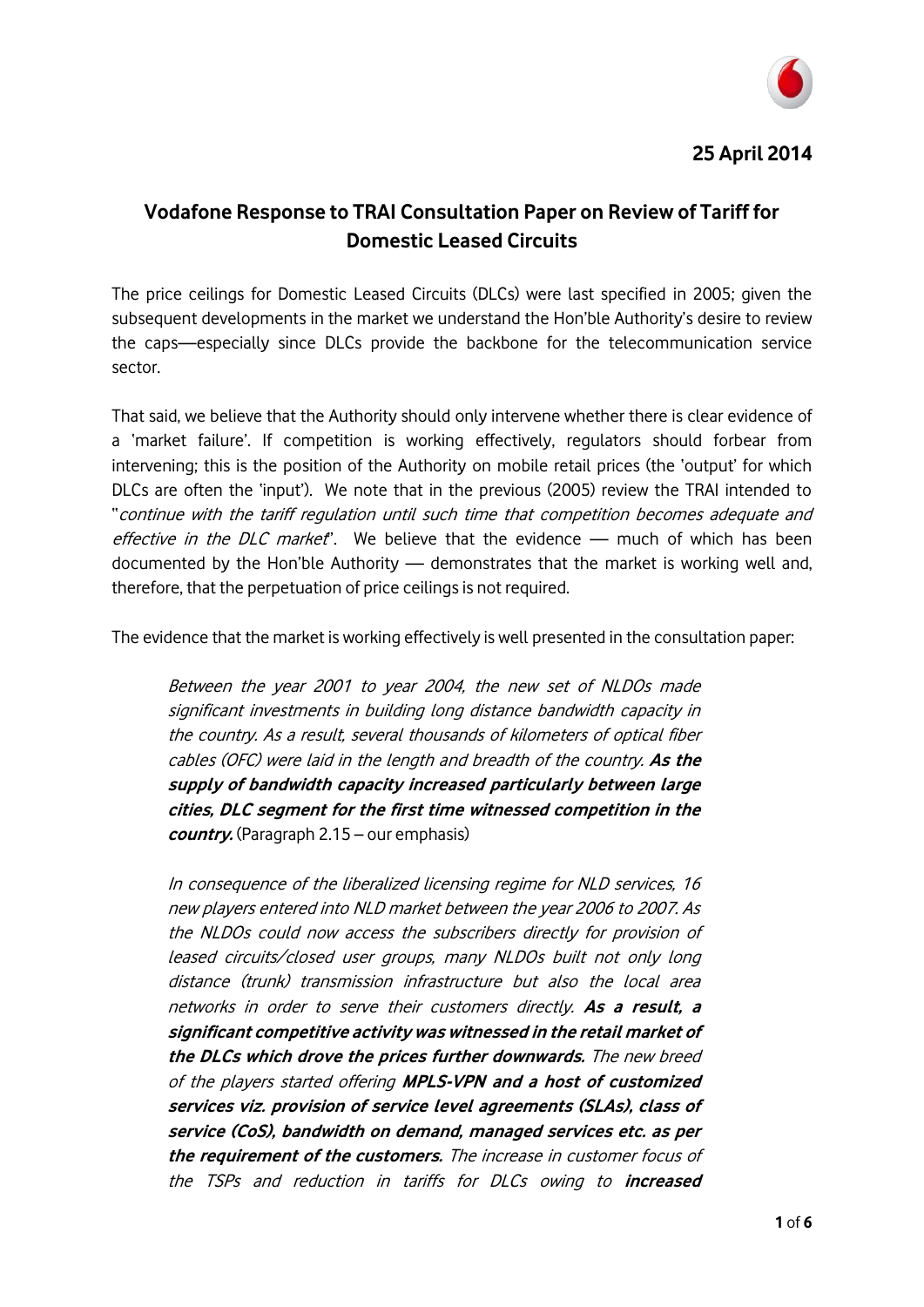

**competition fuelled the demand of DLCs in the country particularly amongst the enterprises in the field of IT, ITES and financial services.** (Paragraph 2.22 – our emphasis)

**Prevailing Tariff is significantly below the ceiling tariff prescribed by the Authority, particularly on the dense routes:** Most of the service providers use the ceiling tariffs prescribed by the Authority through the TTO (36th Amendment), 2005 as their base tariff and offer discounts depending on the bandwidth, distance, location, volume of business etc. The discounts with respect to the ceiling tariffs are generally much higher on the dense routes. (Paragraph 1.10(i))

As on date, apart from 7 to 10 ASPs, which are present in each licensed service area (LSA), there are 31 licensed NLDOs who can offer DLCs in the entire country to the end users…..Most of the large players in the NLD market such as Bharti Airtel Ltd, Bharat Sanchar Nigam Limited, Reliance Communication Limited, Tata Teleservices Ltd are also major ASPs. These NLDOs have built their long distance transmission infrastructure primarily for carrying the inter-circle voice traffic generated by the access segment. **Further, being ASPs themselves, they have a presence in the local lead market….**(Paragraph 2.24)

The Consultation Paper also tabulates the price discounts available from nine providers on links of various bandwidths for both local and trunk capacity. These discounts are often above 60%. **Unsurprisingly, discounts are greater on the higher capacity, longer routes where unit costs are lower. This is symptomatic of a competitive market, not evidence of a problem.** Vodafone, as a net buyer of local ends, achieves a discount on all of its purchases.<sup>1</sup>. .

We can summarise briefly the main features of the DLC market in India:

.

- $\triangleright$  Multiple suppliers of trunk and local capacity with evidence of continued investment in fibre rollout;
- $\triangleright$  Falling unit costs which have been passed on to buyers in the form of discounts on the ceiling tariffs with higher discounts on links with lower unit costs;
- $\triangleright$  Innovation, in response to customer demand, in the form new methods of provisioning capacity: MPLS VPNs

# **These are the hallmarks of a competitive market which does not require regulation.**

Our position is consistent with the approach of regulators in Europe, where price regulation can only be instigated if regulators find 'Significant Market Power" (SMP). This is akin to the

<sup>1</sup> Note that Vodafone also faces instances of refusal to supply from some ASPs – we can give examples to the TRAI if required.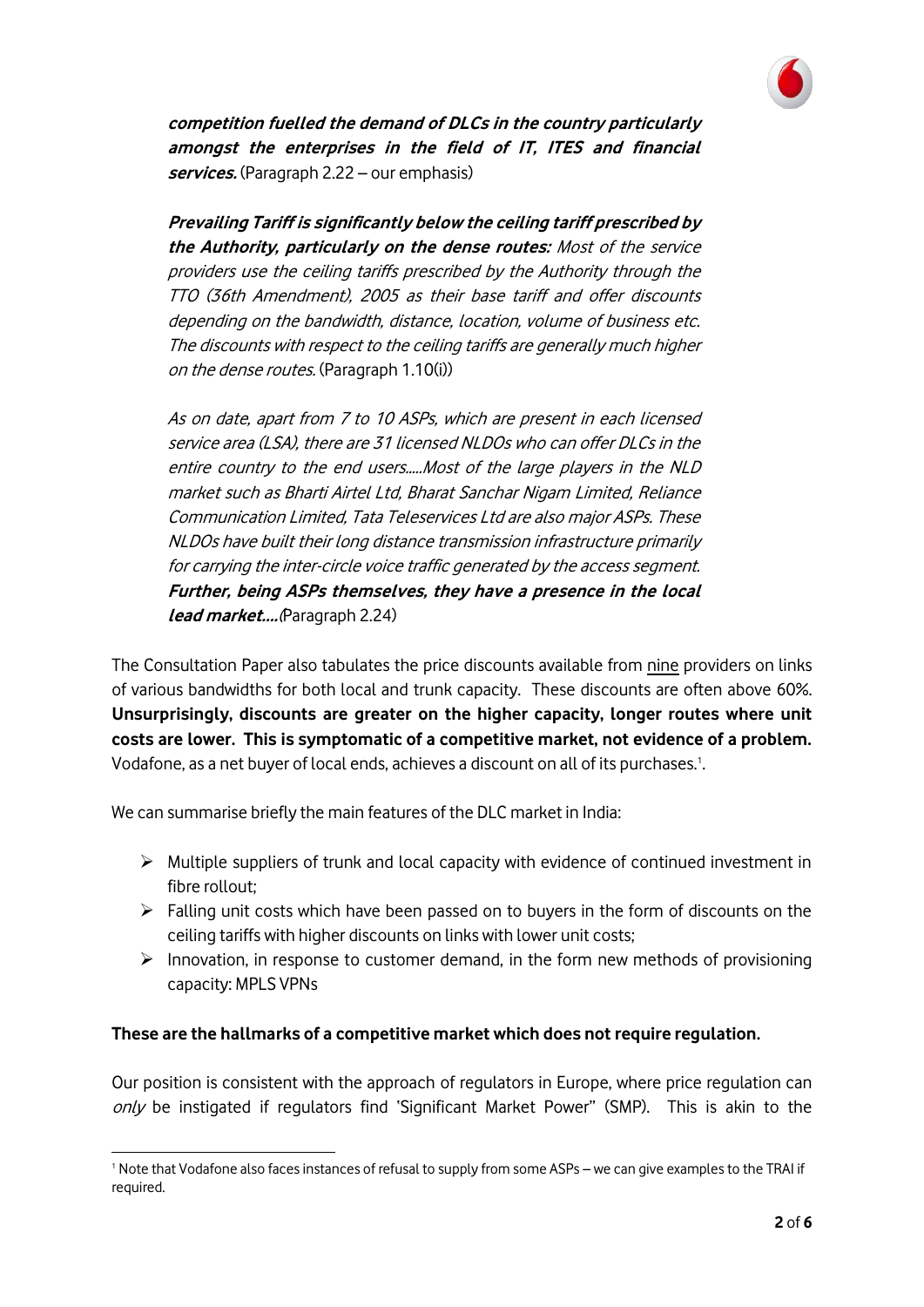

competition law concept of dominance, where the absence of competition means that operators can act independently of competitors. Put simply, they can raise prices profitably. We submit that there is no evidence that suppliers of either trunk or local end capacity (outside perhaps of a few geographic areas) have SMP.

In the UK, Ofcom has found that SMP varies by circuit type (trunk versus others) and geographically. The table below summarises Ofcom's findings from its last Business Connectivity Market Review.<sup>2</sup>



Ofcom found that no operator had SMP in the national supply of trunk circuits. Similarly, no operator has SMP in the supply of traditional interface access circuits in West, East and Central London (WECLA). However, BT has SMP outside of this area. In other words, regulation is confined to certain types of links in particular geographic areas. In India no regulation is required outside of the geographic "pockets" identified by the Hon'ble Authority (see our answer to Q6 below).

#### **Q1: Should TRAI continue to use the bottom-up fully allocated cost method for computation of cost-based ceiling tariffs for point-to-point DLCs (P2P-DLCs)?**

In view of the present level of competition to provide DLCs segment, we do not believe that the Hon'ble Authority should impose price ceilings for trunk and local ends. More generally, we agree with the Authority's previous position that basing regulated prices on Forward Looking Long Run Incremental Costs (FLLRIC) is not appropriate. Using a fully allocated cost methodology will ensure that those who are willing and able to invest in infrastructure can earn a reasonable return, and therefore have an incentive to undertake such investment.

.

<sup>2</sup> See: http://stakeholders.ofcom.org.uk/binaries/consultations/business-connectivity-marketreview/summary/Business-Connectivity-Market-Review.pdf (table on page 7)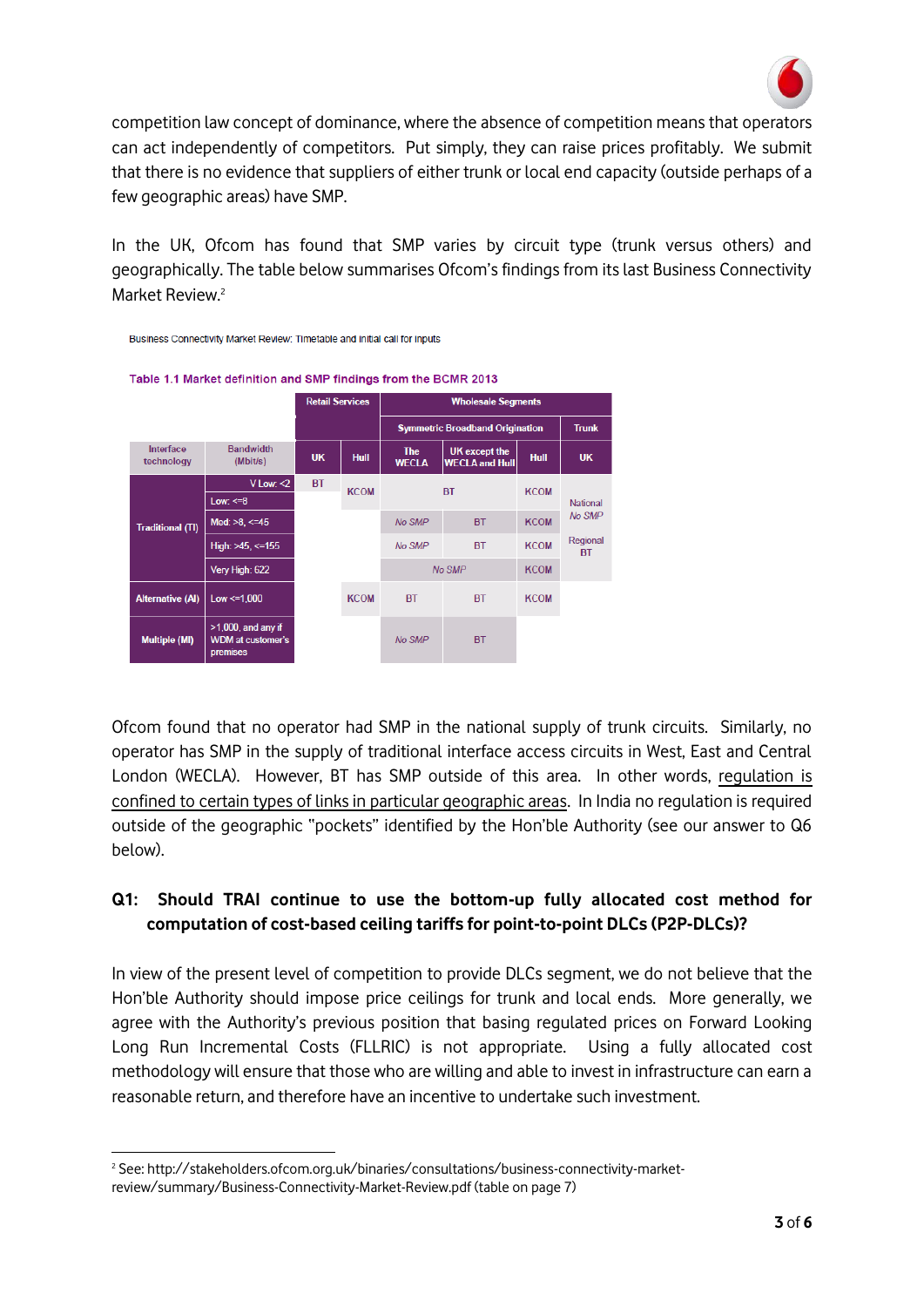

#### **Q2: In case your response to the Q1 is in the affirmative, what values of the following items should be used for estimation of ceiling tariffs for P2P-DLCs:**

# **(i) Return on Capital Employed (ROCE)**

In the previous review of IUC charges, Vodafone made submissions that the appropriate weighted average cost of capital for cost modelling is just over 19%. We note that in modelling of SMS costs. The Hon'ble Authority used a rate of 15%. We believe that there is an urgent need for revision of this rate due to a significant increase in risks in the telecom business environment in the last few years, due to various well known causes. **We suggest that the rate should be at least 19%.**

#### **(ii) Useful lives of transmission equipment and Optical Fiber Cable separately**

- Transmission equipment: 5years
- Optical Fiber Cable: 15years

# **(iii) Average no. of fiber pairs lit in OFC in trunk segment and local lead segment separately**

For information, Vodafone's transmission network is designed on the basis of three types: trunk, access (otherwise known as mid-mile) and local. The number of fibre pairs is as follows:

- Trunk Segment 6 fiber pairs
- Access Segment 12 Fiber Pairs
- Local 1 Fiber

# **(iv) Utilization factor of OFC system in trunk segment and local lead segment separately.**

As the Authority notes in paragraph 2.24 "[m] ost of the large players in the NLD market such as Bharti Airtel Ltd, Bharat Sanchar Nigam Limited, Reliance Communication Limited, Tata Teleservices Ltd are also major ASPs. These NLDOs have built their long distance transmission infrastructure primarily for carrying the inter-circle voice traffic generated by the access segment." Similarly, Vodafone uses much of its transmission capacity to carry voice traffic; the comparable utilisation factors are therefore very low.

That operators have spare capacity is further evidence that price ceilings are unnecessary. Operators will offer attractive deals to purchasers of capacity that would otherwise earn no revenue. Put simply, **when there are many players and excess capacity, prices will be set competitively and no intervention is required to protect purchasers.**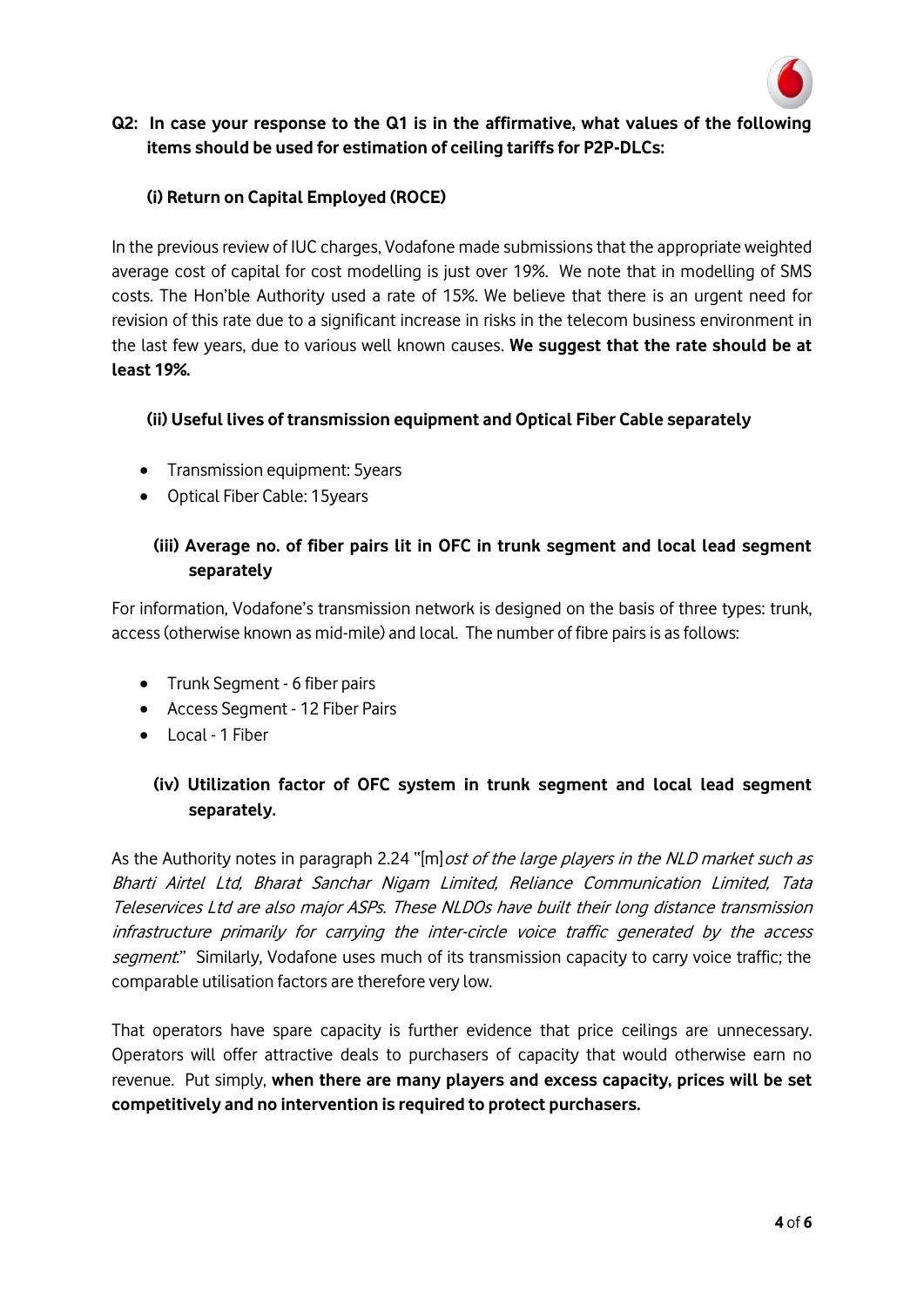

**Q3: In case your response to the Q1 is in the negative, what should be the alternative approach for determining tariffs for P2P-DLCs of various bandwidth capacities? Please support your view with a detailed methodology along with data and assumptions, if any.** 

Vodafone believes that **the market for all types of capacity and circuit length is competitive** and that no intervention by the Authority is required.

# **Q4: In your opinion, what are the bandwidth capacities of P2P-DLCs for which ceiling tariffs need to be prescribed?**

As we say above, price ceilings are not required for trunk segments and therefore there is no need to specify price ceilings for higher bandwidths.

# **Q5: In your opinion, is there a need for prescribing separate ceiling tariffs for local lead and trunk segment?**

**No. Competition is working effectively** to discipline the price of both trunk and local capacity; this is amply demonstrated by the level of discounts available in the market from all suppliers. Please note that Vodafone adopts this position not as a seller but as a net buyer of local ends.

# **Q6: In your opinion, is there a need for prescribing separate ceiling tariffs for remote and hilly areas?**

We believe that local end price ceilings should apply if there is evidence of a market failure. It may be appropriate to have specific price ceilings for trunk and local end capacity if there is evidence that competition is ineffective (e.g., providers of capacity are supplying it at or near the price ceilings). The Authority states in paragraph 1.10 (v) that the price of DLCs in the remote and hilly areas such as North East, Assam and J&K service areas "remain near the ceiling tariffs prescribed by the Authority". If this is the **case, there is evidence that competition is not working effectively and therefore the Hon'ble Authority should consider price ceilings for**  *these service areas only* (in the same way that Ofcom has regulation which only applies in certain geographic areas. If required, this **can be done using a bottom-up fully allocated cost methodology.** 

# **Q7: In your opinion, what are the distances of :**

**(i) trunk segment and (ii) local lead segment (separately)** 

# **of P2P-DLCs for which ceiling tariffs need to be prescribed?**

The current categorisation of <50 km as local access and more >50 km as trunk is appropriate.

# **Q8: In your opinion, is the distance interval of 5 km still relevant for prescribing distancebased ceiling tariffs for P2P-DLCs?**